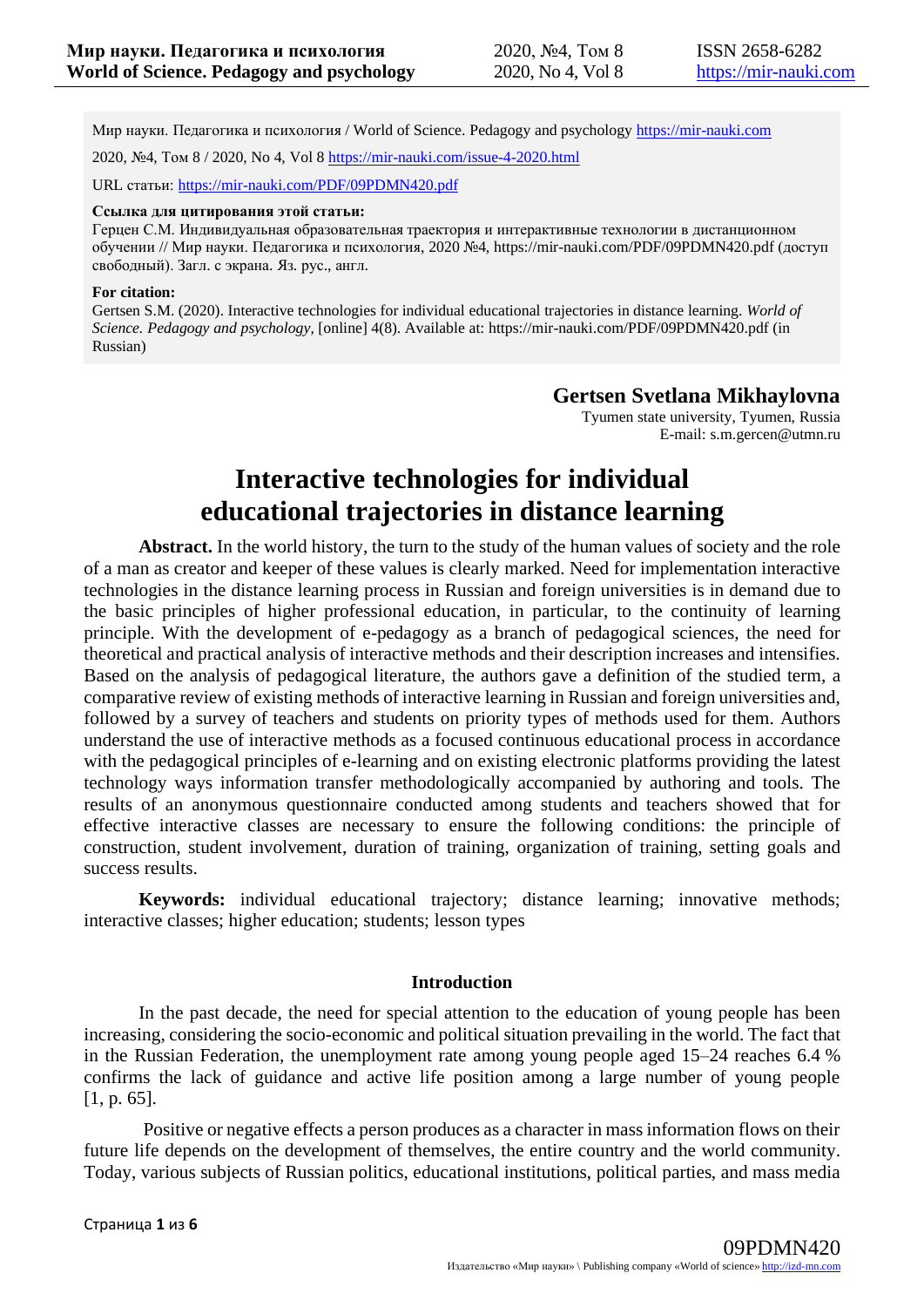are actively working on distance education of young people, but the unified state strategy still faces certain restrictions that affect the effectiveness of its work. Therefore, the study will help to identify real problems and make recommendations in the field of education of a generation of strategic importance.

The concept of individual educational trajectory, in our understanding, means a fairly new model of higher education, in which the student becomes the central figure. It is the student who forms the request for his education, for the choice of discipline and his unique development path. The student independently draws up his own curriculum due to the choice of training courses along with the study of compulsory disciplines in the specialty. Thus, at the exit, he becomes a sought-after specialist, capable of self-education and self-development [2, p. 58].

The author Grechushkina N.V. has proposed the definition of interactive method as an organized, purposeful educational process built on the basis of pedagogical principles of e-learning, implemented on the basis of technical means of modern information technologies and representing a logically and structurally completed educational unit, methodically supported by a unique set of systematic e-learning tools and control [3, p. 126].

To explore the problem under discussion the data were gathered from the author's research for the period from 2019–2020 the facilitation of SPSS Statistics. The interviewees were 102 students from different departments (64 female and 38 male) ranging in age from 17 to 23 years. After providing informed consent, the participants completed the online survey available. The questionnaire included 20 questions and a short acquaintance box.

## **Individual Educational Trajectory in Distance Learning**

The stated problem requires careful consideration and solution today. This necessity is that maintaining Russia's sovereignty in the international arena and perpetuating its historical roots will prevent radical economic, political, social and cultural upheavals in the future. Raising the level of education in distance learning requires serious efforts on the part of the national educational system.

The main task that determines the relevance of our work is to attract the interactive methods to the youth audience to participate in educational programs and distribute advertising about them.

Modern authors P.V. Alekseev, P.S. Gurevich, I.A. Lebedev, L.V. Motorina note the anthropological (individual) aspect in solving this problem. Authors L.G. Byzov, V.A. Zimin, V.K. Levashov analyze the problems of youth education in the conditions of modernization and globalization [4, p. 5]. L.K. Lobodenko notes that technical, technological and socio-cultural factors have a powerful impact on the success of the development of information and communication space and regional Internet [5, p. 4]. The research used methods of observation, interviews, questionnaires at the first stage and diagnostic work at the second stage of the socio-pedagogical experiment.

Scientists from the world's leading universities have begun to pay special attention to the study of information technologies in economic and social development. The end of the twentieth century is often called the beginning of globalization. Large groups of students studied the engineering degree program remotely at active participation of commercial corporations-employers.

### **Results and discussion**

The data obtained show the following dominant characteristics: a significant part of the students surveyed believe that they receive true information (38.5 %), 23 % of the students believe that they receive the information which is not really true, and only 16 % – false. The research conducted by the authors allowed us to give recommendations to the educational centers of the following nature.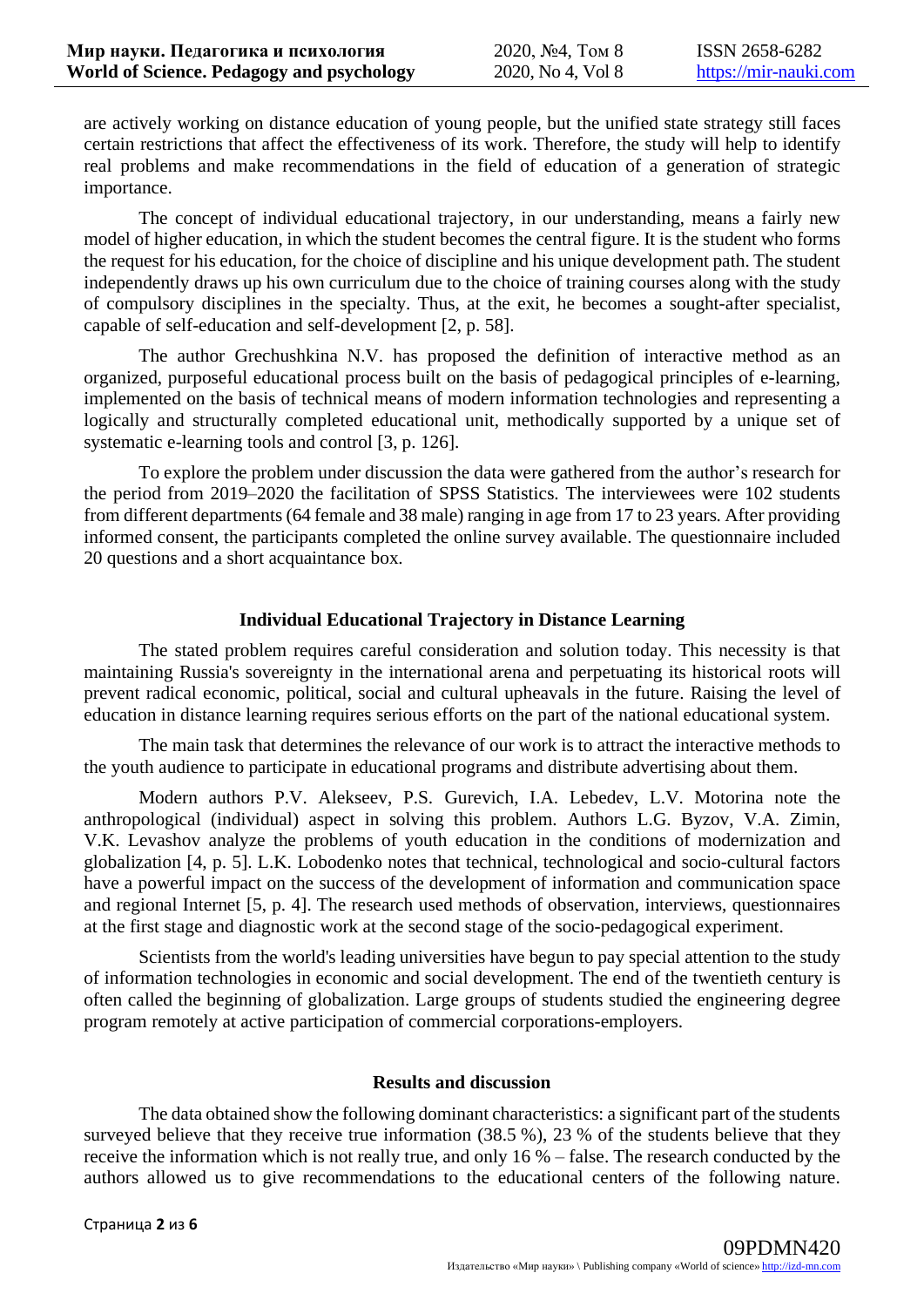According to our study, we analyze the most popular of them among the students: a binary lecture, briefing, a webinar, a video conference, a video lecture, virtual consultations, a debate, a business game, a discussion, etc. The types of innovative lectures are variable. The most popular among modern teachers are a binary lecture, a problem lecture, a lecture – consultation and information one.

Taking into account innovative modern technologies in our research, we should consider general principles and algorithms for building interactive classes. Binary lecture as a modification of traditional one is widely implemented.

#### **Conclusion**

There are several areas of interactive activities aimed at improving the education of young people: attracting young people to participate in educational and educational programs, conducting an active information and advertising campaign about these programs in society.

Most students (68 %) prefer briefing which is actually a brief press conference, dedicated to one issue. The main difference between briefing and traditional presentation is that there are answers to hosts' questions almost immediately. The following terms are less familiar. Webinar is combined of two words: web plus seminar, and provides online resources on the contrary to the widely-known seminar. Video conference uses hardware and software computing facilities. As far as individual educational trajectory is an innovative format for student learning and development, during the implementation of which he becomes the central figure of higher education, forms a request for his education, taking into account his interests and opportunities and needs of the labor market. It is noted that, adjusting their educational trajectory, students eventually become unique specialists. It is concluded that the transition to training in universities on the basis of individual educational paths opens up new prospects for the development of higher education in the conditions of the scientific and technological revolution and the formation of a society and knowledge economy.

Numerous foreign and Russian experts (V. Aleksin, N. Pletnev, V. Bobakho, S. Levikova, N. Ozhgibesova, O. Babich, E. Lobanova, Ya. Krupets, S. Moller, M. stone, etc.) agree that the educational function of higher educational institutions, almost completely lost after the collapse of the Soviet Union, needs to be revived and developed in accordance with the conditions of today [6–9].

Video lecture is a filmed abbreviated lecture, copied as well and helps to repeat the material studied. Virtual consultations allow students to combine self-study online learning with its control. Debate that is used by debaters, has a goal to get a certain result. Student can practice himself in discussion and form a positive or negative impression of his own position. Business game as a means of modeling a variety of professional conditions leads to the activities (including extreme) by finding new ways to do it.

Coaching or training can be described as an unlocking the potential of a person in order to maximize his efficiency; the art of creation, self-confidence and communicating. Round table is also a serving tool for making concrete decisions. Educational expedition on live parallel provides learning through live observation and living, immersion in regularities development, acting everywhere [10, p. 64]. Viewing and discussion of educational videos is getting more and more widely spread in the teaching methods with the growth of sufficient equipment of classes. It is easy to prepare and to present training and scientific-educational videos of relevant situations on the topic [11, p. 25]. The analysis of the most popular methods of interactive learning showed that teachers are able to vary their classes according to the equipment in use, the number of students, the duration of the course and the lesson, etc. It should be recommended to promote effective learning material; have a multifaceted impact on students; provide feedback (audience response); form students' opinions and attitudes; form lifeskills; promote behavior change. All these benefits can provide wider usage of interactive forms of conducting classes in future.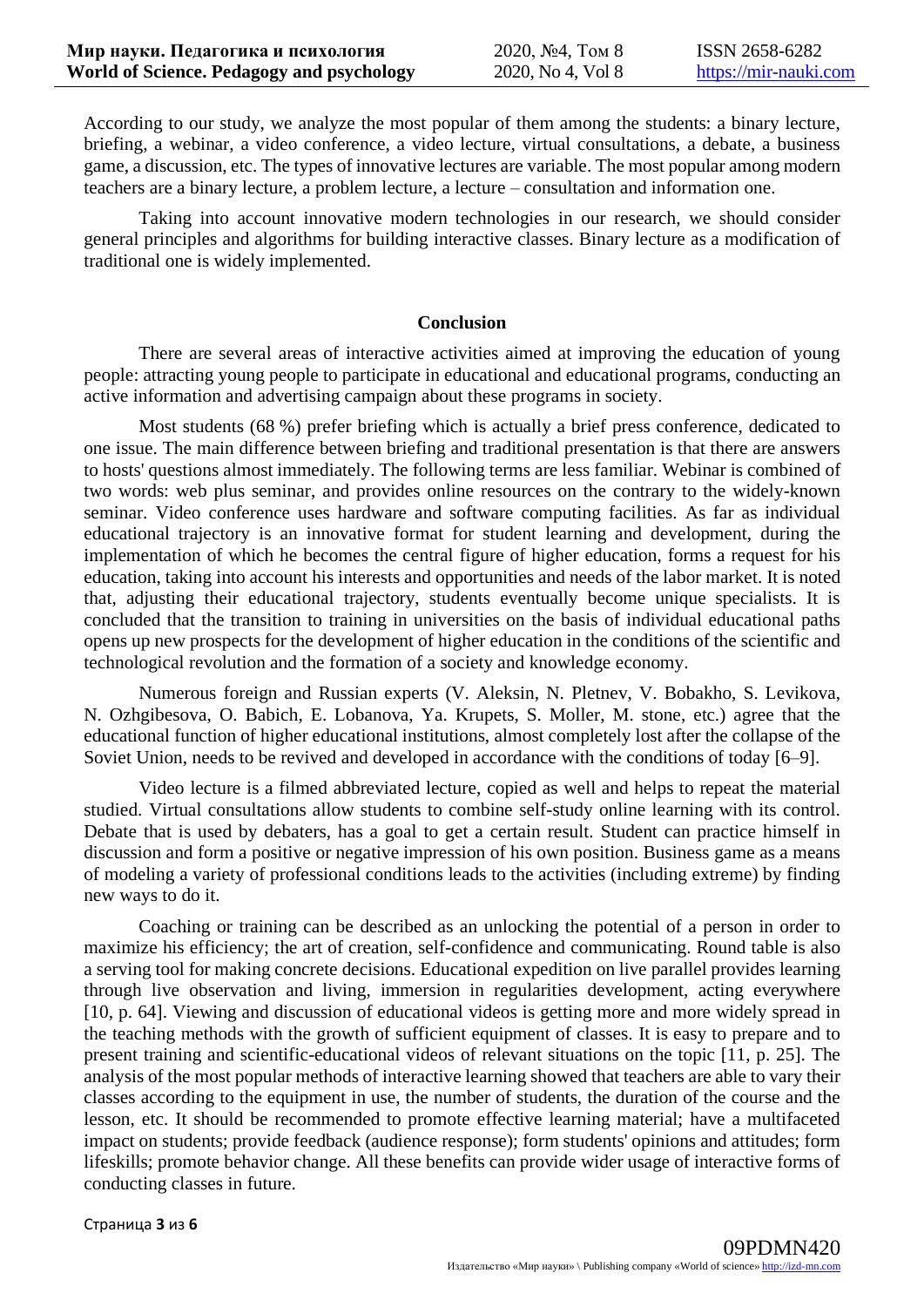### **Acknowledgements**

The author is grateful to V.A. Fokin, Yu.R. Vishnevsky, V.V. Zykov, Yu.M. Bespalova, V.A. Kondakov and M.M. Akulich for their invaluable help and support at all stages of the research. With great respect to the experts E.V. Andrianova, V.V. Davidenko, V.V. Gavrilyuk and N.Yu. Ozhgibesova, who made a significant contribution to the study.

## **REFERENCES**

- 1. Chernichenko G.A. Youth of Russia: social orientations and life paths (experience of sociological research). Saint Petersburg: SPbSU, 2014. – 160 p.
- 2. Gertsen S.M., Sukhareva O.E., Skorokhodova L.V., Individual educational trajectories in the formation of intercultural competence of university students // Higher Education Today. M.: Publishing house of LLC Logos. 2019.No 10. – P. 57–62.
- 3. Grechushkina N.V. Online course: definition and classification // Higher education in Russia. 2018.Vol. 27. No. 6. S. 125–134.
- 4. Frolova T.I. the Humanitarian agenda of Russian mass media: theoretical model, journalistic practices, development strategies: abstract of dis. ... doctor of philological Sciences: 10.01.10. – Moscow, 2015. – 48 p. – P. 5.
- 5. Shilova L.V., Fetisova L.Yu. Individual educational trajectory of a student as an innovative model of professional and personal development. Higher education today. 2020. No. 7. P. 40–43.
- 6. Aleksin V.A., Pletnev N.Ya. Municipal youth policy and its informational support. Moscow: Logos, 2014. – 184 s.
- 7. Boboho V.A., S.I. Force, Levikov S. Socio-political aspects of youth subculture. // Bulletin of the Moscow University. – 2014. –  $N_2$ . – P. 35–45.
- 8. Karpukhin O.I. Youth of Russia: features of socialization and self-determination. // Sociological research.  $-2015. - N_2^3$ . – P. 37–42.
- 9. Moller C., Stoune M. The OSCE Representative on Freedom of the Media. Wien.  $2013. - 315$  p.
- 10. Krupets Ya.N. Student youth in the media: features of representation // Sociological research, 2013. no. 10. Pp. 61–69.
- 11. Kolesnikov K.Yu. Features of the policy of Patriotic education of Russian citizens in the conditions of party-ideological pluralism: abstract dis. ... candidate of political science:  $23.00.02 / K.Yu$ . Kolesnikov. – Saratov,  $2015. - 27$  p. – p. 25.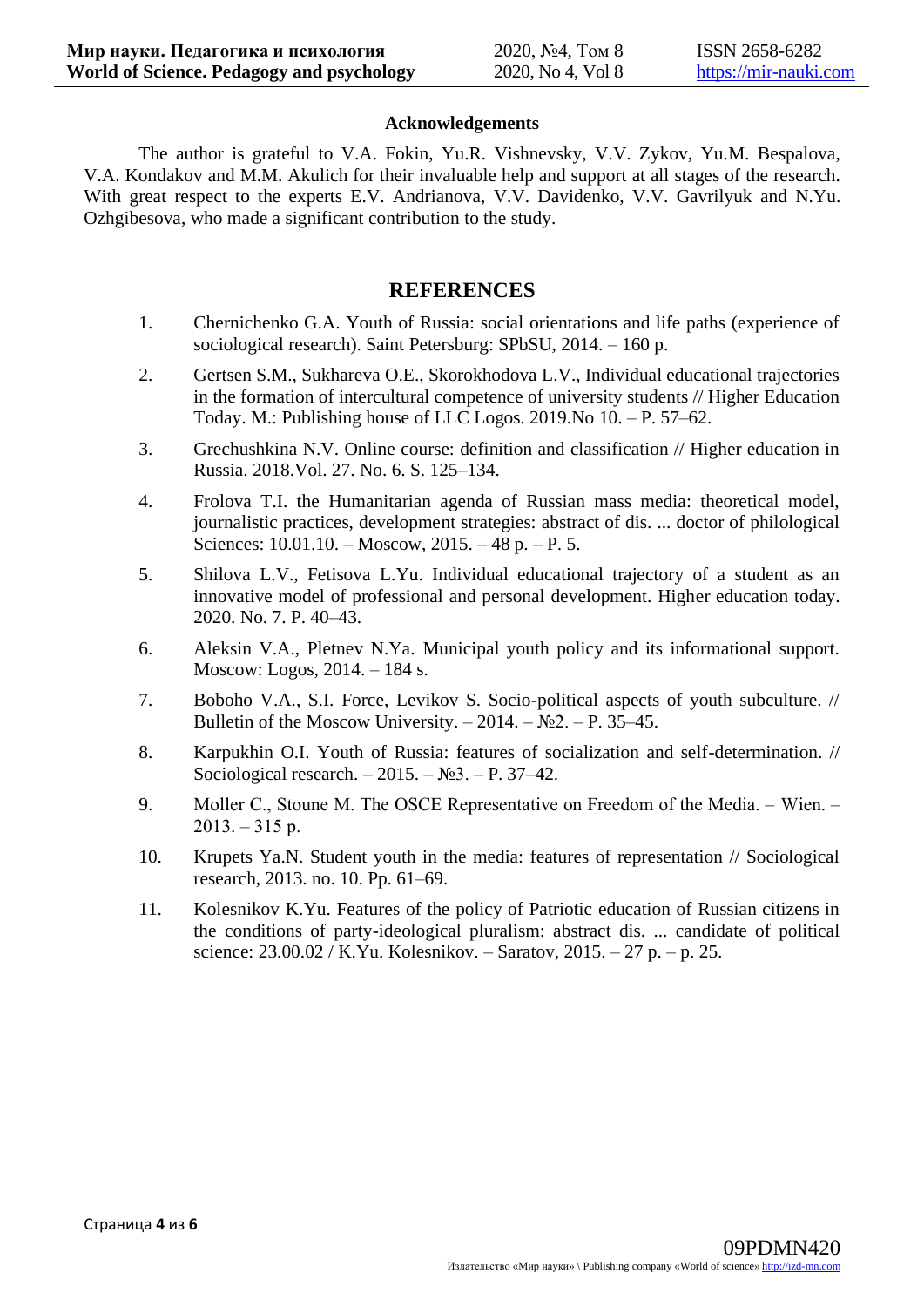**УДК 377 ГРНТИ 14.35.05**

## **Герцен Светлана Михайловна**

ФГАОУ ВО «Тюменский государственный университет», Тюмень, Россия Доцент Кандидат социологических наук, доцент E-mail: s.m.gercen@utmn.ru

# **Индивидуальная образовательная траектория и интерактивные технологии в дистанционном обучении**

**Аннотация.** В последнее десятилетие потребность в особом внимании к образованию молодежи возрастала, учитывая социально-экономическую и политическую ситуацию, сложившуюся в мире. Необходимость внедрения интерактивных технологий в процесс дистанционного обучения в российских и зарубежных вузах востребована в силу базовых принципов высшего профессионального образования, в частности, принципа непрерывности обучения. С развитием электронной педагогики как отрасли педагогических наук потребность в теоретическом и практическом анализе интерактивных методов и их описании возрастает и усиливается. На основе анализа педагогической литературы авторы дали определение изучаемому термину, сравнительный обзор существующих методов интерактивного обучения в российских и зарубежных вузах, а затем опрос учителей и студентов по приоритетным типам применяемых для них методов. Авторы понимают использование интерактивных методов как целенаправленный непрерывный образовательный процесс в соответствии с педагогическими принципами электронного обучения и на существующих электронных платформах, обеспечивающих новейшие технологические способы передачи информации, методологически сопровождаемые авторами и инструментами. Результаты анонимного анкетирования, проведенного среди студентов и преподавателей, показали, что для эффективного интерактивного занятия необходимо обеспечить соблюдение следующих условий: принцип построения, вовлеченность учащихся, продолжительность обучения, организация обучения, постановка целей и результаты успеха.

**Ключевые слова:** индивидуальная образовательная траектория; дистанционное обучение; инновационные методы; интерактивные занятия; высшее образование; студенты; типы занятий